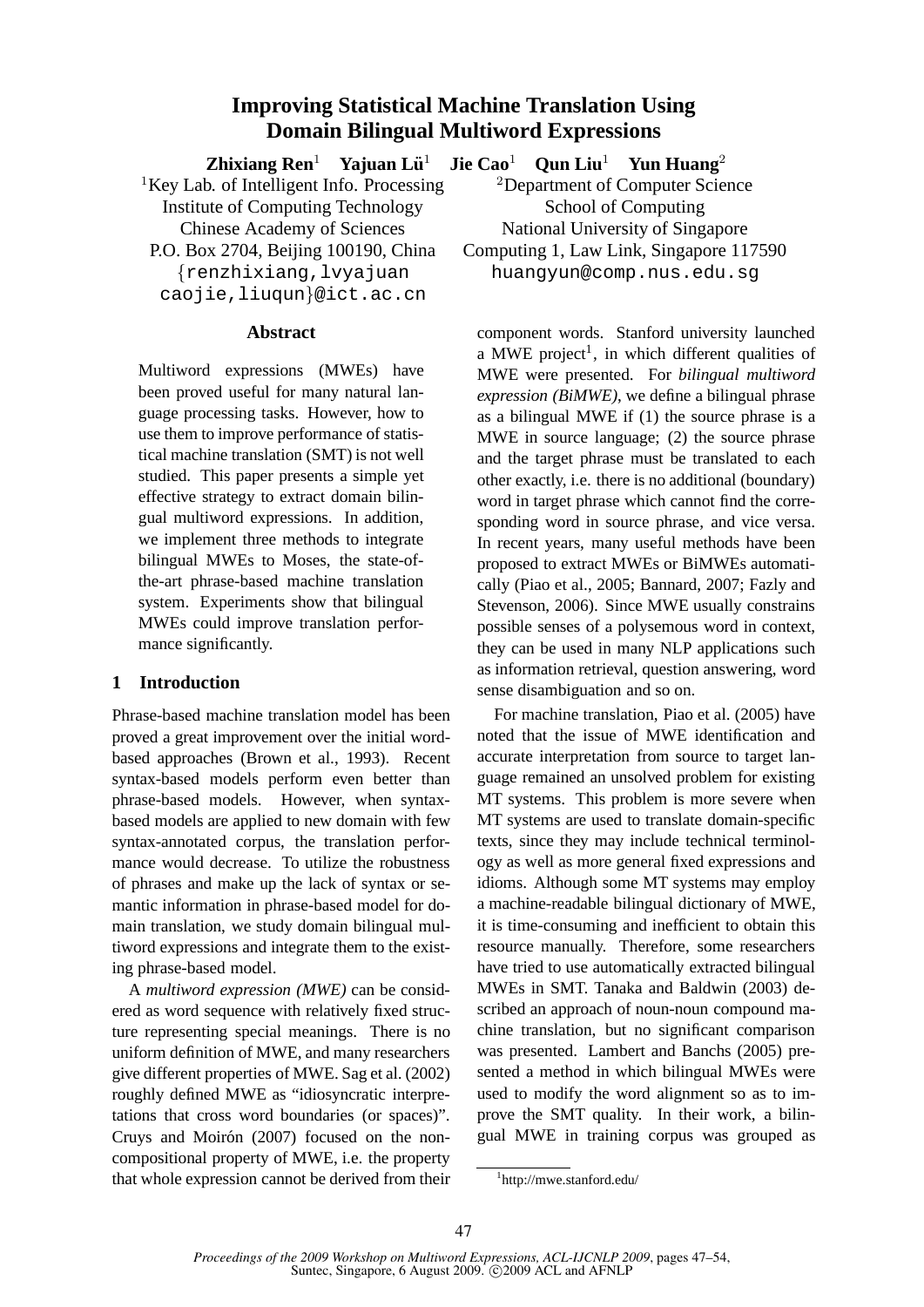one unique token before training alignment models. They reported that both alignment quality and translation accuracy were improved on a small corpus. However, in their further study, they reported even lower BLEU scores after grouping MWEs according to part-of-speech on a large corpus (Lambert and Banchs, 2006). Nonetheless, since MWE represents liguistic knowledge, the role and usefulness of MWE in full-scale SMT is intuitively positive. The difficulty lies in how to integrate bilingual MWEs into existing SMT system to improve SMT performance, especially when translating domain texts.

In this paper, we implement three methods that integrate domain bilingual MWEs into a phrasebased SMT system, and show that these approaches improve translation quality significantly. The main difference between our methods and Lambert and Banchs' work is that we directly aim at improving the SMT performance rather than improving the word alignment quality. In detail, differences are listed as follows:

- Instead of using the bilingual n-gram translation model, we choose the phrase-based SMT system, Moses<sup>2</sup>, which achieves significantly better translation performance than many other SMT systems and is a state-ofthe-art SMT system.
- Instead of improving translation indirectly by improving the word alignment quality, we directly target at the quality of translation. Some researchers have argued that large gains of alignment performance under many metrics only led to small gains in translation performance (Ayan and Dorr, 2006; Fraser and Marcu, 2007).

Besides the above differences, there are some advantages of our approaches:

- In our method, automatically extracted MWEs are used as additional resources rather than as phrase-table filter. Since bilingual MWEs are extracted according to noisy automatic word alignment, errors in word alignment would further propagate to the SMT and hurt SMT performance.
- We conduct experiments on domain-specific corpus. For one thing, domain-specific For one thing, domain-specific

corpus potentially includes a large number of technical terminologies as well as more general fixed expressions and idioms, i.e. domain-specific corpus has high MWE coverage. For another, after the investigation, current SMT system could not effectively deal with these domain-specific MWEs especially for Chinese, since these MWEs are more flexible and concise. Take the Chinese term " $\mathcal{H} \not\cong \mathcal{H}$   $\mathcal{H}$ " for example. The meaning of this term is "soften hard mass and dispel pathogenic accumulation". Every word of this term represents a special meaning and cannot be understood literally or without this context. These terms are difficult to be translated even for humans, let alone machine translation. So, treating these terms as MWEs and applying them in SMT system have practical significance.

• In our approach, no additional corpus is introduced. We attempt to extract useful MWEs from the training corpus and adopt suitable methods to apply them. Thus, it benefits for the full exploitation of available resources without increasing great time and space complexities of SMT system.

The remainder of the paper is organized as follows. Section 2 describes the bilingual MWE extraction technique. Section 3 proposes three methods to apply bilingual MWEs in SMT system. Section 4 presents the experimental results. Section 5 draws conclusions and describes the future work. Since this paper mainly focuses on the application of BiMWE in SMT, we only give a brief introduction on monolingual and bilingual MWE extraction.

## **2 Bilingual Multiword Expression Extraction**

In this section we describe our approach of bilingual MWE extraction. In the first step, we obtain monolingual MWEs from the Chinese part of parallel corpus. After that, we look for the translation of the extracted MWEs from parallel corpus.

#### **2.1 Automatic Extraction of MWEs**

In the past two decades, many different approaches on automatic MWE identification were reported. In general, those approaches can be classified into three main trends: (1) statistical approaches (Pantel and Lin, 2001; Piao et

<sup>2</sup> http://www.statmt.org/moses/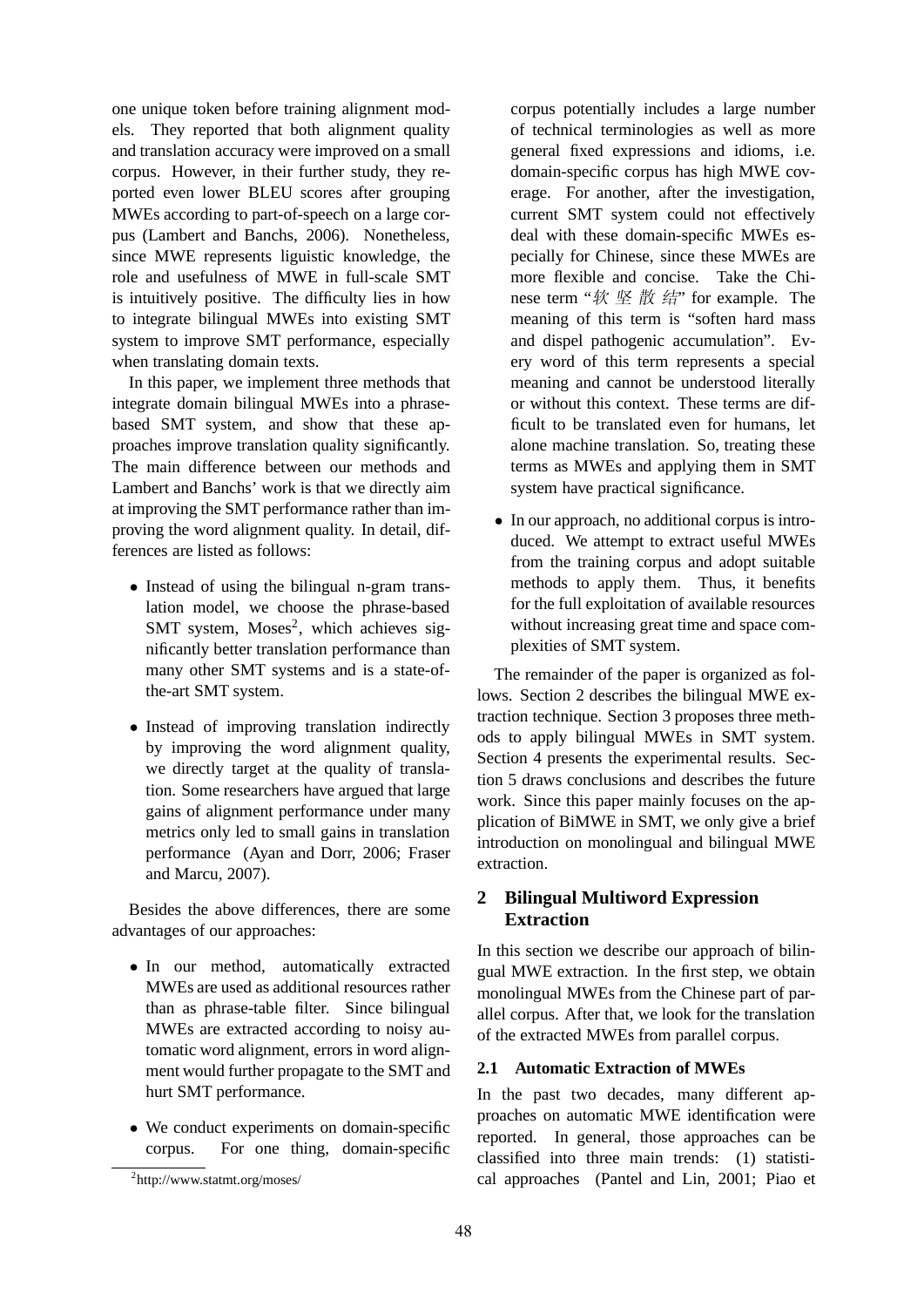al., 2005), (2) syntactic approaches (Fazly and Stevenson, 2006; Bannard, 2007), and (3) semantic approaches (Baldwin et al., 2003; Cruys and Moirón, 2007). Syntax-based and semantic-based methods achieve high precision, but syntax or semantic analysis has to be introduced as preparing step, so it is difficult to apply them to domains with few syntactical or semantic annotation. Statistical approaches only consider frequency information, so they can be used to obtain MWEs from bilingual corpora without deeper syntactic or semantic analysis. Most statistical measures only take two words into account, so it not easy to extract MWEs containing three or more than three words.

*Log Likelihood Ratio (LLR)* has been proved a good statistical measurement of the association of two random variables (Chang et al., 2002). We adopt the idea of statistical approaches, and propose a new algorithm named LLR-based Hierarchical Reducing Algorithm (HRA for short) to extract MWEs with arbitrary lengths. To illustrate our algorithm, firstly we define some useful items. In the following definitions, we assume the given sentence is "*A B C D E*".

**Definition 1** *Unit:* A unit is any sub-string of the given sentence. For example, "*A B*", "*C*", "*C D E*" are all units, but "*A B D*" is not a unit.

**Definition 2** *List:* A list is an ordered sequence of units which exactly cover the given sentence. For example, {"*A*","*B C D*","*E*"} forms a list.

**Definition 3** *Score:* The score function only defines on two adjacent units and return the LLR between the last word of first unit and the first word of the second unit<sup>3</sup>. For example, the score of adjacent unit "*B C*" and "*D E*" is defined as  $LLR("C", "D").$ 

**Definition 4** *Select:* The selecting operator is to find the two adjacent units with maximum score in a list.

**Definition 5** *Reduce:* The reducing operator is to remove two specific adjacent units, concatenate them, and put back the result unit to the removed position. For example, if we want to reduce unit "*B C*" and unit "*D*" in list {"*A*","*B C*","*D*","*E*"}, we will get the list  $\{``A", "B \ C \ D", "E"\}.$ 

Initially, every word in the sentence is considered as one unit and all these units form a initial list  $L$ . If the sentence is of length  $N$ , then the list contains N units, of course. The final set of MWEs, S, is initialized to empty set. After initialization, the algorithm will enter an iterating loop with two steps: (1) select the two adjacent units with maximum score in L, naming  $U_1$  and  $U_2$ ; and (2) reduce  $U_1$  and  $U_2$  in L, and insert the reducing result into the final set S. Our algorithm terminates on two conditions: (1) if the maximum score after selection is less than a given threshold; or (2) if L contains only one unit.



Figure 1: Example of Hierarchical Reducing Algorithm

Let us make the algorithm clearer with an example. Assume the threshold of score is 20, the given sentence is "防治 高 血脂 症 的 保健 茶"<sup>4</sup>. Figure 1 shows the hierarchical structure of given sentence (based on LLR of adjacent words). In this example, four MWEs ("高 血脂", "高 血脂 症", "保健 茶", "防治 高 血脂 症") are extracted in the order, and sub-strings over dotted line in figure 1 are not extracted.

From the above example, we can see that the extracted MWEs correspond to human intuition. In general, the basic idea of HRA is to reflect the hierarchical structure pattern of natural language. Furthermore, in the HRA, MWEs are measured with the minimum LLR of adjacent words in them, which gives lexical confidence of extracted MWEs. Finally, suppose given sentence has length N, HRA would definitely terminate within  $N - 1$  iterations, which is very efficient.

However, HRA has a problem that it would extract substrings before extracting the whole string, even if the substrings only appear in the particular whole string, which we consider useless. To solve this problem, we use contextual features,

 $3$  we use a stoplist to eliminate the units containing function words by setting their score to 0

<sup>&</sup>lt;sup>4</sup>The whole sentence means "healthy tea for preventing" hyperlipidemia", and we give the meaning for each Chinese word: 防治(preventing), 高(hyper-), 血脂(-lipid-), 症(emia), 的(for), 保健(healthy), 茶(tea).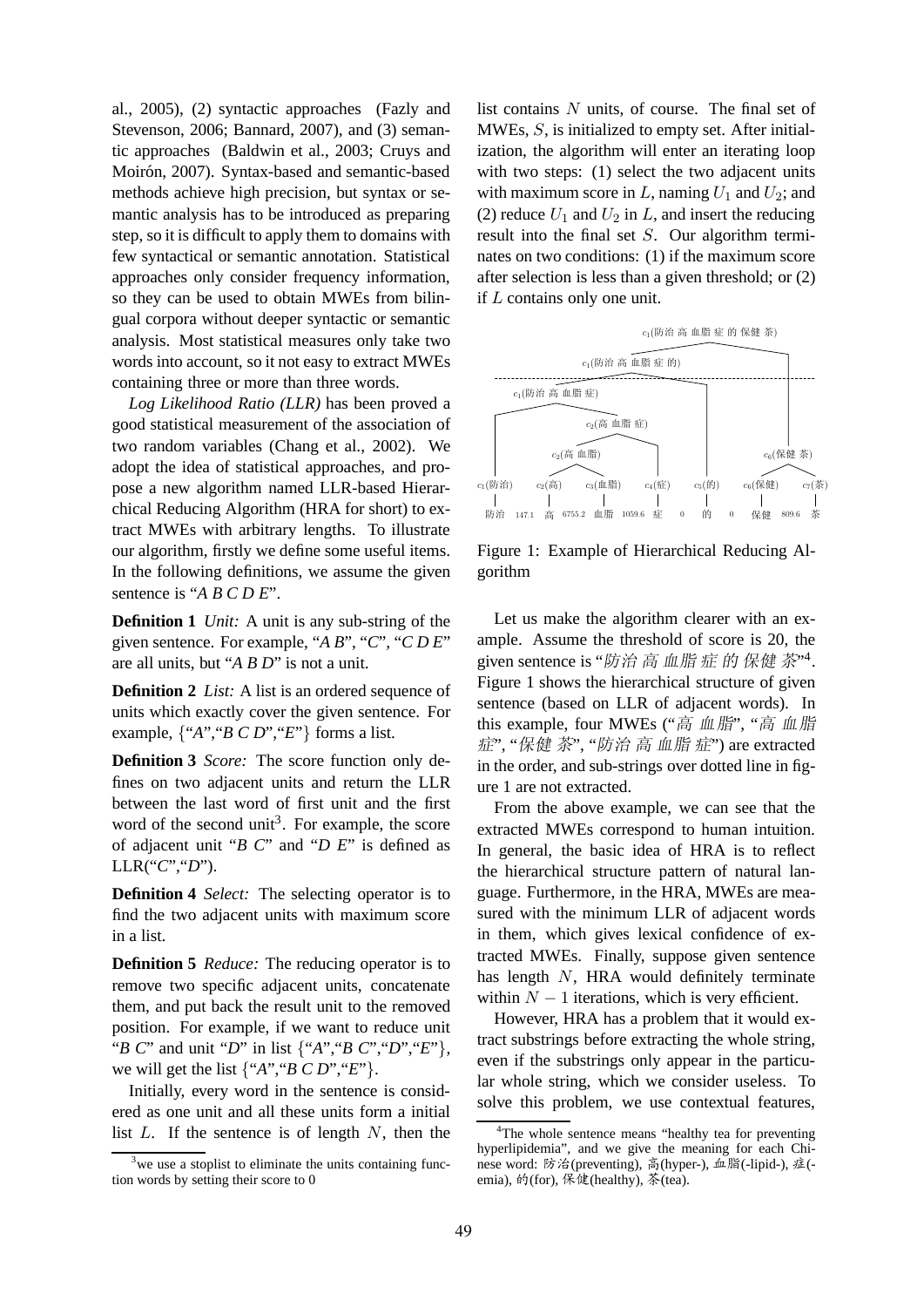contextual entropy (Luo and Sun, 2003) and Cvalue (Frantzi and Ananiadou, 1996), to filter out those substrings which exist only in few MWEs.

## **2.2 Automatic Extraction of MWE's Translation**

In subsection 2.1, we described the algorithm to obtain MWEs, and we would like to introduce the procedure to find their translations from parallel corpus in this subsection.

For mining the English translations of Chinese MWEs, we first obtain the candidate translations of a given MWE from the parallel corpus. Steps are listed as follows:

- 1. Run GIZA $++^5$  to align words in the training parallel corpus.
- 2. For a given MWE, find the bilingual sentence pairs where the source language sentences include the MWE.
- 3. Extract the candidate translations of the MWE from the above sentence pairs according to the algorithm described by Och (2002).

After the above procedure, we have already extracted all possible candidate translations of a given MWE. The next step is to distinguish right candidates from wrong candidates. We construct perceptron-based classification model (Collins, 2002) to solve the problem. We design two groups of features: translation features, which describe the mutual translating chance between source phrase and target phrase, and the language features, which refer to how well a candidate is a reasonable translation. The translation features include: (1) the logarithm of source-target translation probability; (2) the logarithm of targetsource translation probability; (3) the logarithm of source-target lexical weighting; (4) the logarithm of target-source lexical weighting; and (5) the logarithm of the phrase pair's LLR (Dunning, 1993). The first four features are exactly the same as the four translation probabilities used in traditional phrase-based system (Koehn et al., 2003). The language features include: (1) the left entropy of the target phrase (Luo and Sun, 2003); (2) the right entropy of the target phrase; (3) the first word of the target phrase; (4) the last word of the target phrase; and (5) all words in the target phrase.

We select and annotate 33000 phrase pairs randomly, of which 30000 pairs are used as training set and 3000 pairs are used as test set. We use the perceptron training algorithm to train the model. As the experiments reveal, the classification precision of this model is 91.67%.

## **3 Application of Bilingual MWEs**

Intuitively, bilingual MWE is useful to improve the performance of SMT. However, as we described in section 1, it still needs further research on how to integrate bilingual MWEs into SMT system. In this section, we propose three methods to utilize bilingual MWEs, and we will compare their performance in section 4.

## **3.1 Model Retraining with Bilingual MWEs**

Bilingual phrase table is very important for phrase-based MT system. However, due to the errors in automatic word alignment and unaligned word extension in phrase extraction (Och, 2002), many meaningless phrases would be extracted, which results in inaccuracy of phrase probability estimation. To alleviate this problem, we take the automatically extracted bilingual MWEs as parallel sentence pairs, add them into the training corpus, and retrain the model using GIZA++. By increasing the occurrences of bilingual MWEs, which are good phrases, we expect that the alignment would be modified and the probability estimation would be more reasonable. Wu et al. (2008) also used this method to perform domain adaption for SMT. Different from their approach, in which bilingual MWEs are extracted from additional corpus, we extract bilingual MWEs from the original training set. The fact that additional resources can improve the domain-specific SMT performance was proved by many researchers (Wu et al., 2008; Eck et al., 2004). However, our method shows that making better use of the resources in hand could also enhance the quality of SMT system. We use "Baseline+BiMWE" to represent this method.

## **3.2 New Feature for Bilingual MWEs**

Lopez and Resnik (2006) once pointed out that better feature mining can lead to substantial gain in translation quality. Inspired by this idea, we append one feature into bilingual phrase table to indicate that whether a bilingual phrase contains bilingual MWEs. In other words, if the source language phrase contains a MWE (as substring) and

<sup>5</sup> http://www.fjoch.com/GIZA++.html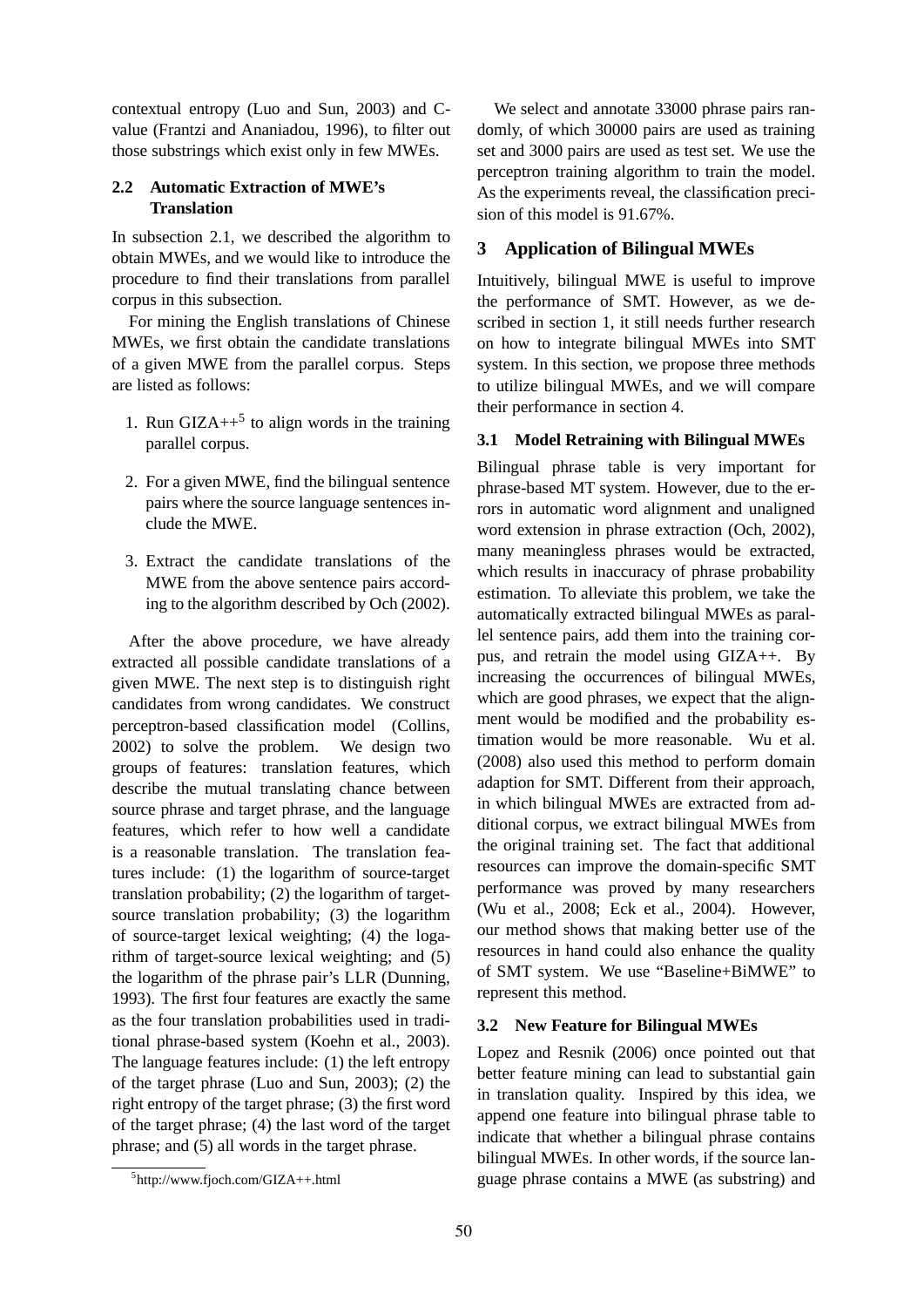the target language phrase contains the translation of the MWE (as substring), the feature value is 1, otherwise the feature value is set to 0. Due to the high reliability of bilingual MWEs, we expect that this feature could help SMT system to select better and reasonable phrase pairs during translation. We use "Baseline+Feat" to represent this method.

## **3.3 Additional Phrase Table of bilingual MWEs**

Wu et al. (2008) proposed a method to construct a phrase table by a manually-made translation dictionary. Instead of manually constructing translation dictionary, we construct an additional phrase table containing automatically extracted bilingual MWEs. As to probability assignment, we just assign 1 to the four translation probabilities for simplicity. Since Moses supports multiple bilingual phrase tables, we combine the original phrase table and new constructed bilingual MWE table. For each phrase in input sentence during translation, the decoder would search all candidate translation phrases in both phrase tables. We use "Baseline+NewBP" to represent this method.

#### **4 Experiments**

#### **4.1 Data**

We run experiments on two domain-specific patent corpora: one is for traditional medicine domain, and the other is for chemical industry domain. Our translation tasks are Chinese-to-English.

In the traditional medicine domain, table 1 shows the data statistics. For language model, we use SRI Language Modeling Toolkit<sup>6</sup> to train a trigram model with modified Kneser-Ney smoothing (Chen and Goodman, 1998) on the target side of training corpus. Using our bilingual MWE extracting algorithm, 80287 bilingual MWEs are extracted from the training set.

|                           | Chinese   | English   |
|---------------------------|-----------|-----------|
| <b>Training Sentences</b> | 120,355   |           |
| Words                     | 4,688,873 | 4,737,843 |
| Dev Sentences             | 1,000     |           |
| Words                     | 31,722    | 32,390    |
| <b>Test Sentences</b>     | 1,000     |           |
| Words                     | 41,643    | 40,551    |

Table 1: Traditional medicine corpus

In the chemical industry domain, table 2 gives the detail information of the data. In this experiment, 59466 bilingual MWEs are extracted.

|                           | Chinese   | English   |
|---------------------------|-----------|-----------|
| <b>Training Sentences</b> | 120,856   |           |
| Words                     | 4,532,503 | 4,311,682 |
| Dev Sentences             | 1,099     |           |
| Words                     | 42,122    | 40,521    |
| <b>Test Sentences</b>     | 1,099     |           |
| Words                     | 41,069    | 39,210    |

Table 2: Chemical industry corpus

We test translation quality on test set and use the open source tool mteval-vllb. $pl<sup>7</sup>$  to calculate casesensitive BLEU 4 score (Papineni et al., 2002) as our evaluation criteria. For this evaluation, there is only one reference per test sentence. We also perform statistical significant test between two translation results (Collins et al., 2005). The mean of all scores and relative standard deviation are calculated with a 99% confidence interval of the mean.

#### **4.2 MT Systems**

We use the state-of-the-art phrase-based SMT system, Moses, as our baseline system. The features used in baseline system include: (1) four translation probability features; (2) one language model feature; (3) distance-based and lexicalized distortion model feature; (4) word penalty; (5) phrase penalty. For "Baseline+BiMWE" method, bilingual MWEs are added into training corpus, as a result, new alignment and new phrase table are obtained. For "Baseline+Feat" method, one additional 0/1 feature are introduced to each entry in phrase table. For "Baseline+NewBP", additional phrase table constructed by bilingual MWEs is used.

Features are combined in the log-linear model. To obtain the best translation  $\hat{e}$  of the source sentence  $f$ , log-linear model uses following equation:

$$
\hat{e} = \arg \max_{e} p(e|f) \n= \arg \max_{e} \sum_{m=1}^{M} \lambda_m h_m(e, f)
$$
\n(1)

in which  $h_m$  and  $\lambda_m$  denote the mth feature and weight. The weights are automatically turned by minimum error rate training (Och, 2002) on development set.

<sup>6</sup> http://www.speech.sri.com/projects/srilm/

<sup>7</sup> http://www.nist.gov/speech/tests/mt/resources/scoring.htm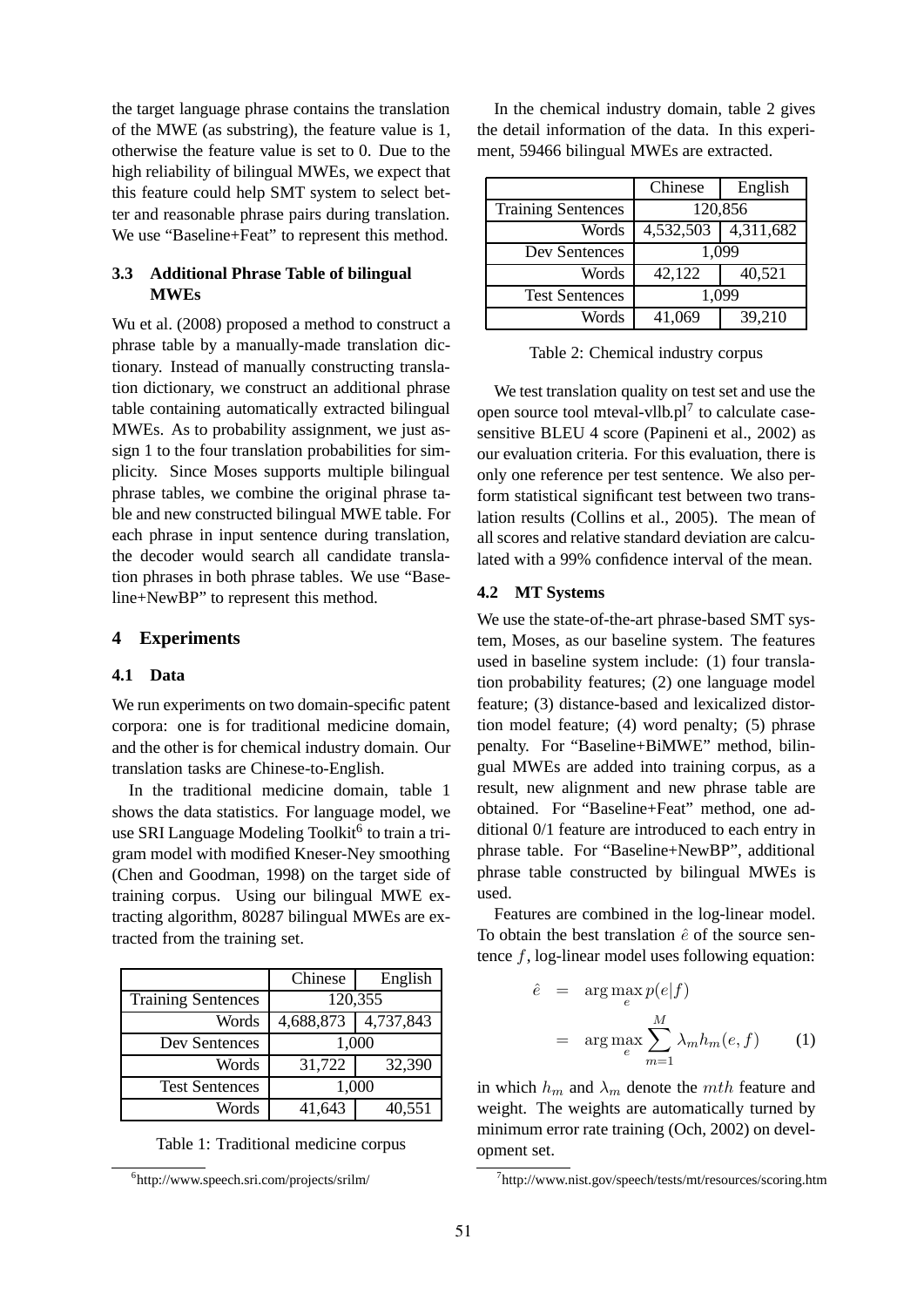#### **4.3 Results**

| Methods         | <b>BLEU</b> |
|-----------------|-------------|
| <b>Baseline</b> | 0.2658      |
| Baseline+BiMWE  | 0.2661      |
| Baseline+Feat   | 0.2675      |
|                 |             |
| Baseline+NewBP  | 0.2719      |

Table 3: Translation results of using bilingual MWEs in traditional medicine domain

Table 3 gives our experiment results. From this table, we can see that, bilingual MWEs improve translation quality in all cases. The Baseline+NewBP method achieves the most improvement of 0.61% BLEU score compared with the baseline system. The Baseline+Feat method comes next with 0.17% BLEU score improvement. And the Baseline+BiMWE achieves slightly higher translation quality than the baseline system.

To our disappointment, however, none of these improvements are statistical significant. We manually examine the extracted bilingual MWEs which are labeled positive by perceptron algorithm and find that although the classification precision is high (91.67%), the proportion of positive example is relatively lower (76.69%). The low positive proportion means that many negative instances have been wrongly classified to positive, which introduce noises. To remove noisy bilingual MWEs, we use the length ratio  $x$  of the source phrase over the target phrase to rank the bilingual MWEs labeled positive. Assume  $x$  follows Gaussian distributions, then the ranking score of phrase pair  $(s, t)$ is defined as the following formula:

$$
Score(s,t) = \log(LLR(s,t)) \times \frac{1}{\sqrt{2\pi}\sigma} \times e^{-\frac{(x-\mu)^2}{2\sigma^2}}
$$
\n(2)

Here the mean  $\mu$  and variance  $\sigma^2$  are estimated from the training set. After ranking by score, we select the top 50000, 60000 and 70000 bilingual MWEs to perform the three methods mentioned in section 3. The results are showed in table 4.

From this table, we can conclude that: (1) All the three methods on all settings improve BLEU score; (2) Except the Baseline+BiMWE method, the other two methods obtain significant improvement of BLEU score (0.2728, 0.2734, 0.2724) over baseline system (0.2658); (3) When the scale of bilingual MWEs is relatively small (50000, 60000), the Baseline+Feat method performs better

| Methods         | 50000  | 60000  | 70000  |
|-----------------|--------|--------|--------|
| <b>Baseline</b> |        | 0.2658 |        |
| Baseline+BiMWE  | 0.2671 | 0.2686 | 0.2715 |
| Baseline+Feat   | 0.2728 | 0.2734 | 0.2712 |
| Baseline+NewBP  | 0.2662 | 0.2706 | 0.2724 |

Table 4: Translation results of using bilingual MWEs in traditional medicine domain

than others; (4) As the number of bilingual MWEs increasing, the Baseline+NewBP method outperforms the Baseline+Feat method; (5) Comparing table 4 and 3, we can see it is not true that the more bilingual MWEs, the better performance of phrase-based SMT. This conclusion is the same as (Lambert and Banchs, 2005).

To verify the assumption that bilingual MWEs do indeed improve the SMT performance not only on particular domain, we also perform some experiments on chemical industry domain. Table 5 shows the results. From this table, we can see that these three methods can improve the translation performance on chemical industry domain as well as on the traditional medicine domain.

| Methods         | <b>BLEU</b> |
|-----------------|-------------|
| <b>Baseline</b> | 0.1882      |
| Baseline+BiMWE  | 0.1928      |
| Baseline+Feat   | 0.1917      |
| Baseline+Newbp  | 0.1914      |

Table 5: Translation results of using bilingual MWEs in chemical industry domain

#### **4.4 Discussion**

In order to know in what respects our methods improve performance of translation, we manually analyze some test sentences and gives some examples in this subsection.

(1) For the first example in table 6, " $\overline{H}$   $\overline{H}$ " is aligned to other words and not correctly translated in baseline system, while it is aligned to correct target phrase "*dredging meridians*" in Baseline+BiMWE, since the bilingual MWE (" $\mathcal{H}$  )  $\mathcal{H}$ ", "*dredging meridians*") has been added into training corpus and then aligned by GIZA++.

(2) For the second example in table 6, " $\ddot{\mathcal{B}}$ 茶" has two candidate translation in phrase table: "*tea*" and "*medicated tea*". The baseline system chooses the "*tea*" as the translation of " $\ddot{\mathfrak{B}} \ddot{\mathfrak{F}}$ ", while the Baseline+Feat system chooses the "*med-*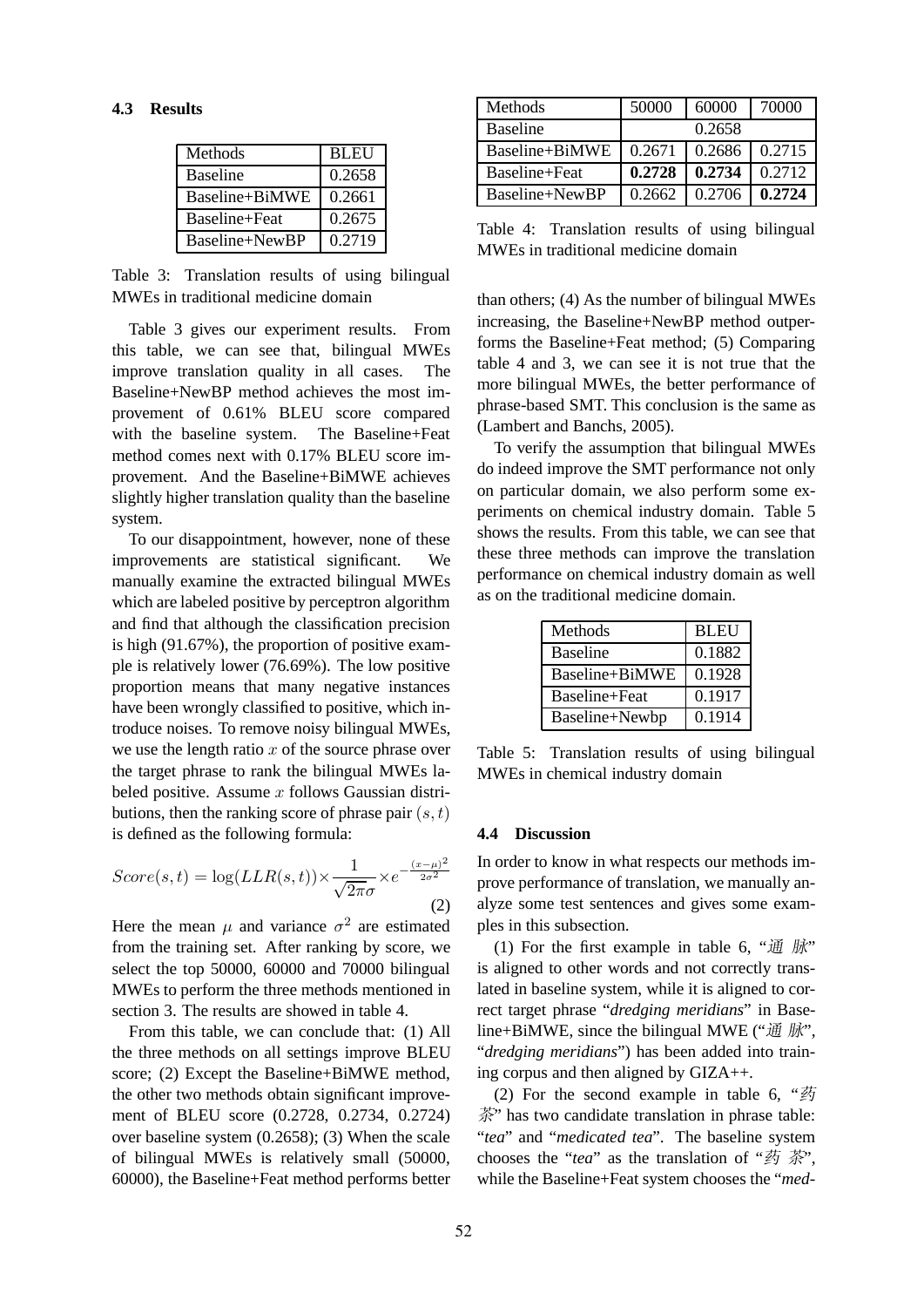| <b>Src</b>      | 该食品具有补血、逐寒、通脉、生津、利水、安神等滋补功                                                                             |  |
|-----------------|--------------------------------------------------------------------------------------------------------|--|
|                 | 效,可达到健身营养的目的。                                                                                          |  |
| Ref             | the obtained product is effective in tonifying blood, expelling cold, dredging meridians               |  |
|                 | , promoting production of body fluid, promoting urination, and tranquilizing mind;                     |  |
|                 | and can be used for supplementing nutrition and protecting health.                                     |  |
| Baseline        | the food has effects in tonifying blood, dispelling cold, promoting salivation and water               |  |
|                 | , and tranquilizing, and tonic effects, and making nutritious health.                                  |  |
| $+ B$ imwe      | the food has effects in tonifying blood, dispelling cold, <b>dredging meridians</b> , <b>promoting</b> |  |
|                 | salivation, promoting urination, and tranquilizing tonic, nutritious pulverizing.                      |  |
| <b>Src</b>      | 还可制成片剂、丸剂、散剂、药茶、注射剂。                                                                                   |  |
| Ref             | the product can also be made into tablet, pill, powder, medicated tea, or injection.                   |  |
| <b>Baseline</b> | may also be made into tablet, pill, powder, tea, or injection.                                         |  |
| $+Feat$         | may also be made into tablet, pill, powder, medicated tea, or injection.                               |  |

Table 6: Translation example

*icated tea*" because the additional feature gives high probability of the correct translation "*medicated tea*".

### **5 Conclusion and Future Works**

This paper presents the LLR-based hierarchical reducing algorithm to automatically extract bilingual MWEs and investigates the performance of three different application strategies in applying bilingual MWEs for SMT system. The translation results show that using an additional feature to represent whether a bilingual phrase contains bilingual MWEs performs the best in most cases. The other two strategies can also improve the quality of SMT system, although not as much as the first one. These results are encouraging and motivated to do further research in this area.

The strategies of bilingual MWE application is roughly simply and coarse in this paper. Complicated approaches should be taken into account during applying bilingual MWEs. For example, we may consider other features of the bilingual MWEs and examine their effect on the SMT performance. Besides application in phrase-based SMT system, bilingual MWEs may also be integrated into other MT models such as hierarchical phrase-based models or syntax-based translation models. We will do further studies on improving statistical machine translation using domain bilingual MWEs.

#### **Acknowledgments**

This work is supported by National Natural Science Foundation of China, Contracts 60603095 and 60873167. We would like to thank the anonymous reviewers for their insightful comments on an earlier draft of this paper.

### **References**

- Necip Fazil Ayan and Bonnie J. Dorr. 2006. Going beyond aer: an extensive analysis of word alignments and their impact on mt. In *Proceedings of the 44th Annual Meeting of the Association for Computational Linguistics*, pages 9–16.
- Timothy Baldwin, Colin Bannard, Takaaki Tanaka, and Dominic Widdows. 2003. An empirical model of multiword expression decomposability. In *Proceedings of the ACL-2003 Workshop on Multiword Expressions: Analysis, Acquisiton and Treatment*, pages 89–96.
- Colin Bannard. 2007. A measure of syntactic flexibility for automatically identifying multiword expressions in corpora. In *Proceedings of the ACL Workshop on A Broader Perspective on Multiword Expressions*, pages 1–8.
- Peter F. Brown, Stephen Della Pietra, Vincent J. Della Pietra, and Robert L. Mercer. 1993. The mathematics of statistical machine translation: Parameter estimation. *Computational Linguistics*, 19(2):263– 311.
- Baobao Chang, Pernilla Danielsson, and Wolfgang Teubert. 2002. Extraction of translation unit from chinese-english parallel corpora. In *Proceedings of the first SIGHAN workshop on Chinese language processing*, pages 1–5.
- Stanley F. Chen and Joshua Goodman. 1998. Am empirical study of smoothing techniques for language modeling. Technical report.
- Michael Collins, Philipp Koehn, and Ivona Kučerová. 2005. Clause restructuring for statistical machine translation. In *Proceedings of the 43rd Annual*